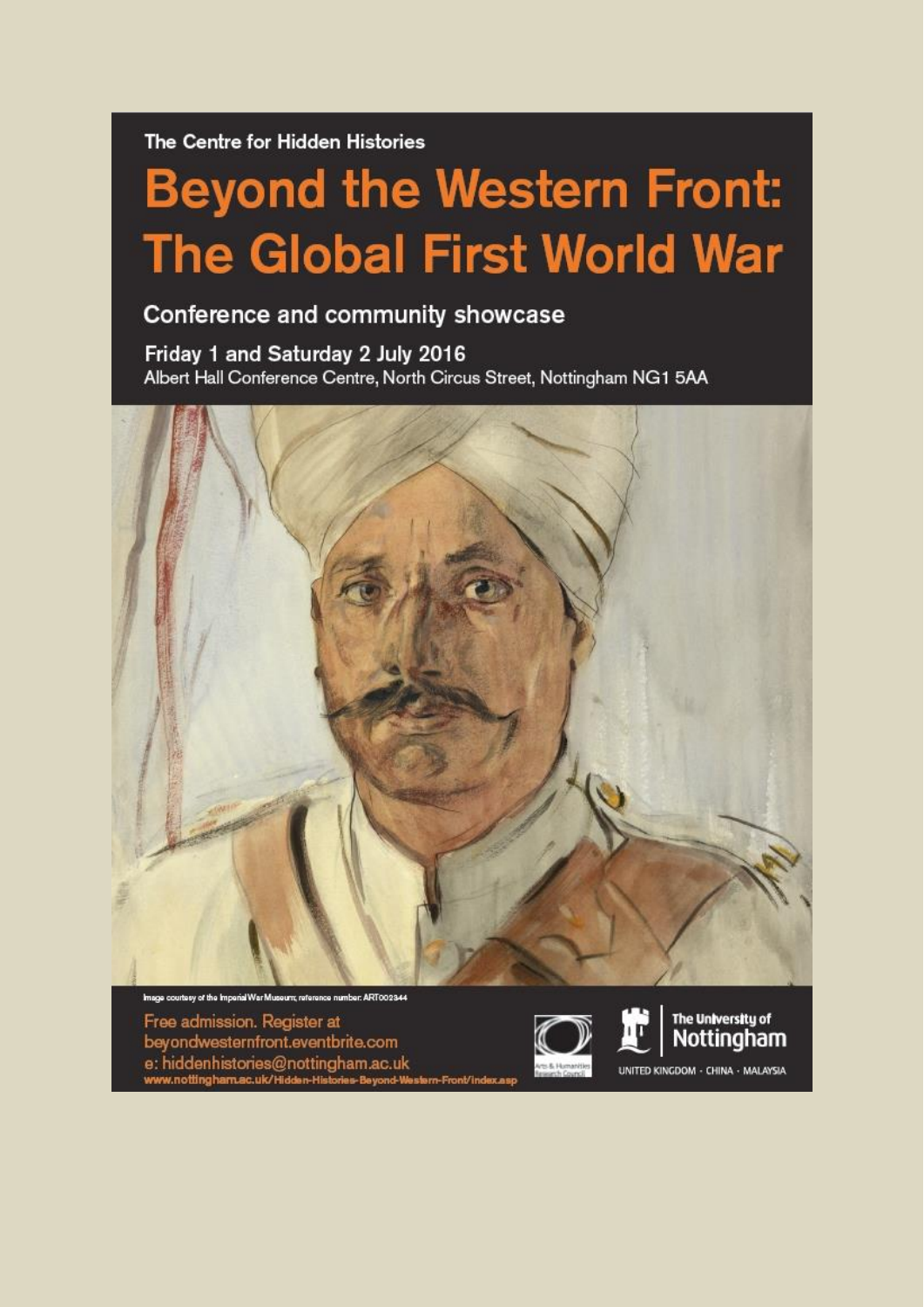## **Conference Event: Beyond the Western Front: The Global First World War Friday 1 and Saturday 2 July 2016 Albert Hall Conference Centre, Nottingham**

In a British context, and with significant exceptions, the First World War is still interpreted through a white British narrative that prioritises the Western Front as the principal site of conflict and sacrifice. The commemorative landscapes and rituals created after 1918, and re-affirmed each year in the UK and on the Western Front, preclude a broader understanding of the war as a global conflict and its impact into the 21st century. The dominance of this 'First World War orthodoxy' has hindered popular British opinion from understanding, or even being aware of, alternative views and experiences.

Through a combination of papers, presentations and workshops, this free event will examine different understandings of the war and seek to provide a broader cosmopolitan context in which to place the British First World War orthodoxy. The event will present and discuss views from a variety of national, faith and other emerging communities whose histories are rarely considered, and for whom the traditional Armistice Day celebrations may have strikingly different meanings.

It is hoped that the debates at the event will prompt further research and collaboration between academics and communities.

Book your free ticket [here.](https://www.eventbrite.com/e/beyond-the-western-front-the-global-first-world-war-conference-tickets-25258572069)

The event will take place at the Albert Hall Conference Centre. Click [here](http://www.alberthallnottingham.co.uk/FindUs) for directions.

*The event is organised by The Centre for Hidden Histories, on behalf of the five national World War One Engagement Centres funded by the Arts and Humanities Research Council.*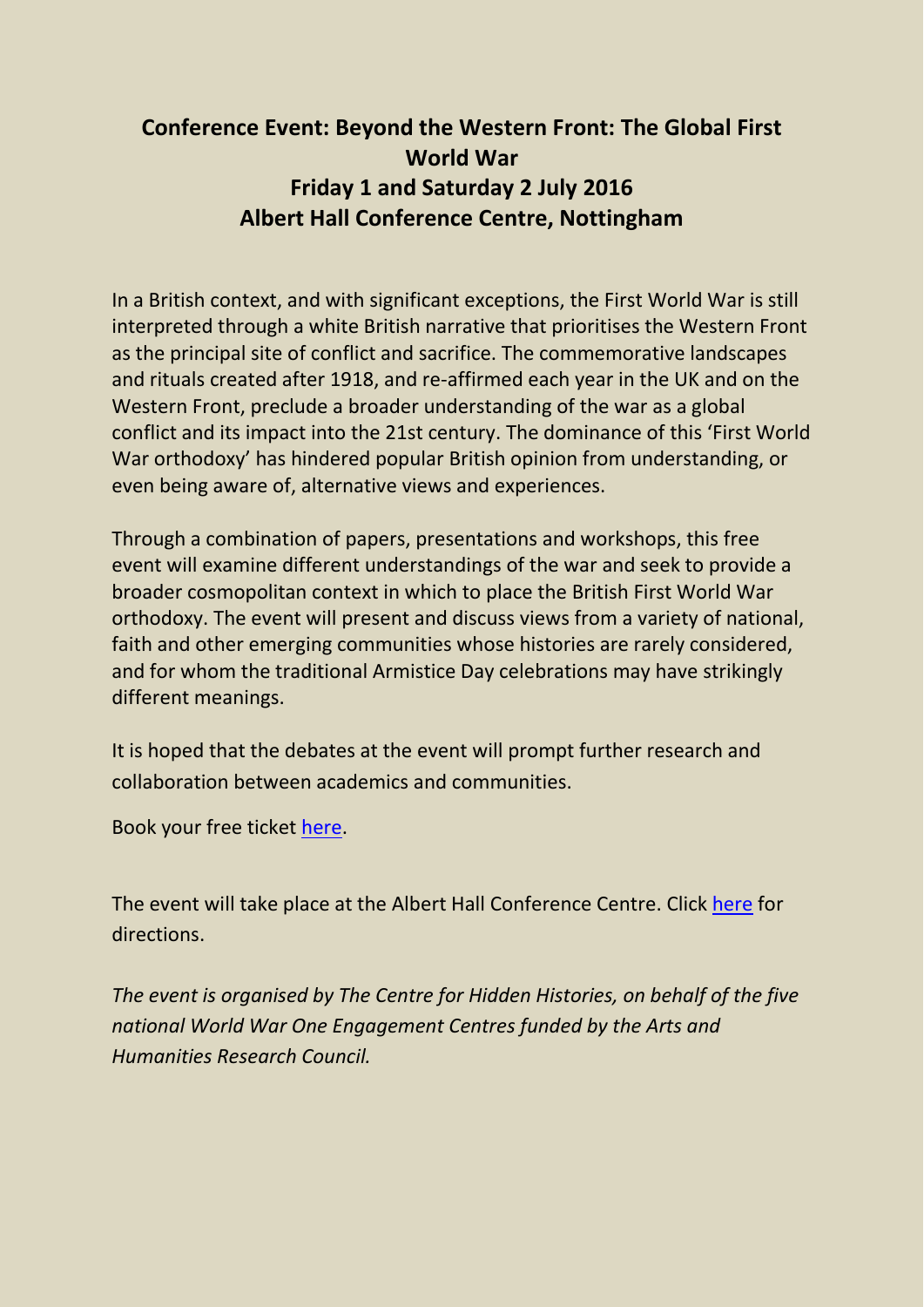| Programme Day One 1st July |                                                                                                                     |                               |  |
|----------------------------|---------------------------------------------------------------------------------------------------------------------|-------------------------------|--|
| 09:15                      | Registration                                                                                                        |                               |  |
| 09:30                      | Welcome                                                                                                             | John Beckett                  |  |
| 09:40                      | The Maharajas Contribution to the First World War                                                                   | Tony Mclenaghan               |  |
| 10:00                      | Honouring VC Indian Soldiers in WW1                                                                                 | Kiran Sahota                  |  |
| 10:20                      | Empire, Faith & War: The Sikhs and World War One                                                                    | <b>UKPHA</b>                  |  |
| 10:40                      | Q&A                                                                                                                 |                               |  |
| 11:00                      | <b>Break</b>                                                                                                        |                               |  |
| 11:20                      | Hidden Voices from Empire and War: Perspectives of colonised people on World War One                                | Kirit Patel                   |  |
| 11:40                      | An English Nurse at the Russian Front                                                                               | Samraghni Bonnerjee           |  |
| 12:00                      | A Clash of Imperialisms: Russian-British Mutual Perceptions during the Allied Intervention in North Russia, 1918-19 | Nick Baron                    |  |
| 12:20                      | Q&A                                                                                                                 |                               |  |
| 12:40                      | Lunch                                                                                                               |                               |  |
| 13:30                      | <b>Workshop: Documents in The National Archives</b>                                                                 | Iqbal Husain                  |  |
| 14:30                      | Workshop: WW1 Global Heroes                                                                                         | The Racial Equality<br>Centre |  |
| 15:30                      | Workshop: Patriotism on the Russian Empire's home front                                                             | <b>Catherine Danks</b>        |  |
| 16:30                      | <b>Break</b>                                                                                                        |                               |  |
| 17:00                      | Workshop: Cultures of Remembrance: Making People Visible                                                            | <b>Rosie Collins</b>          |  |
| 18:00                      | Close                                                                                                               |                               |  |